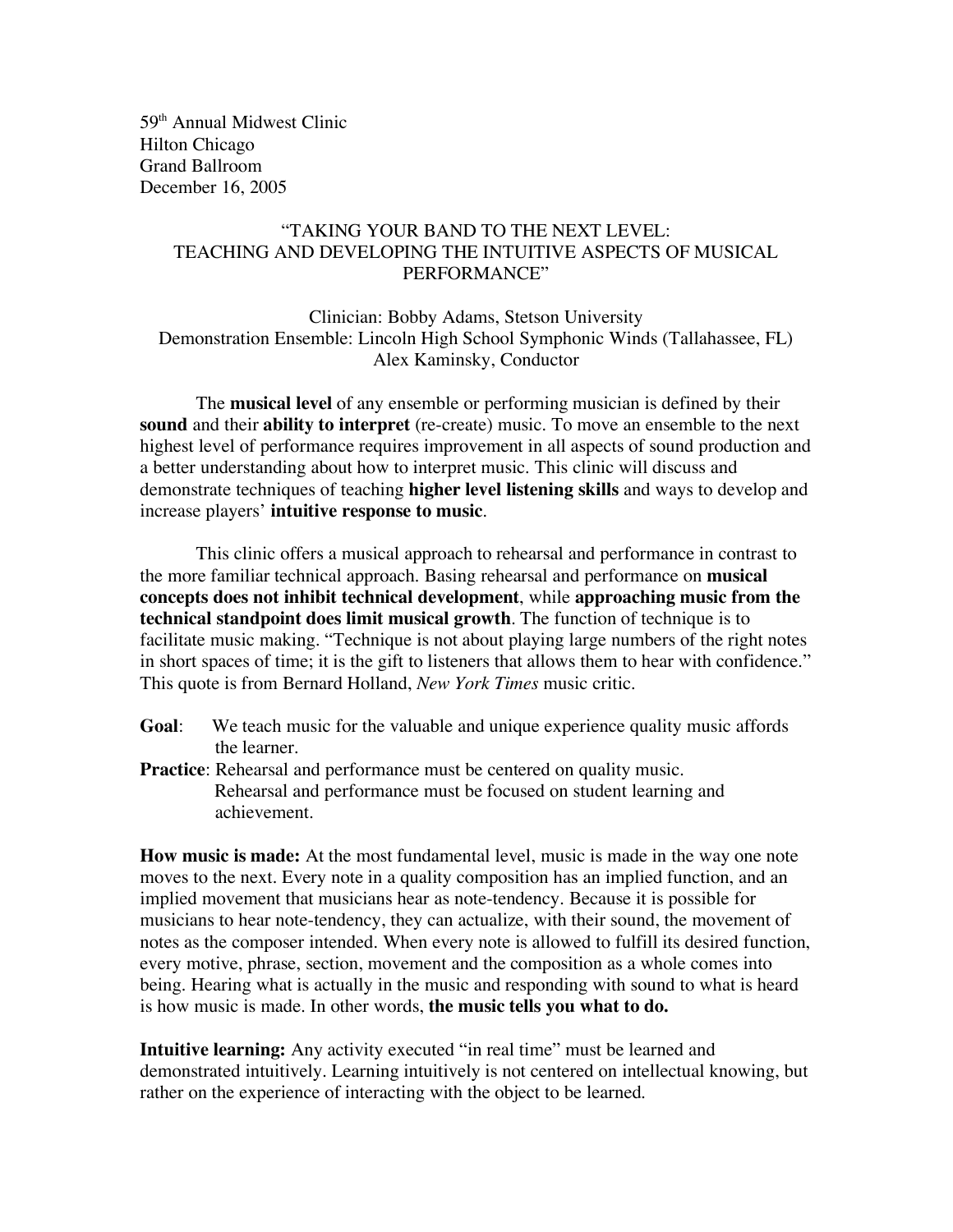Leonard Bernstein speaking about the spontaneity of musical instinct: "Of course, you have to have knowledge, you have to have taste, you have to have background, you should know languages, you should know the literature of the various periods in which the music that we play came forth; but above all that, the main thing that counts is the natural instinct that comes from the spirit."

# **Clinic Outline**

#### **Teaching about sound**:

The band as a unified musical instrument A flexible band sound Playing with intent **Technical** Musical

#### **Listening to the movement of sound:**

Movement is constant therefore change is constant Hearing the change and making the adjustment at the intuitive level

#### **Interacting with the movement of sound:**

Managing the flow of intensity Creating resistance to control the movement of sound

### **Teaching the intuitive response:**

The musical experience Act-respond-act-respond Making music with others Interacting with the conductor

#### **Interpreting music:**

The music tells you what to do Informing the instinct Hearing note-tendency Literature – recreate vs. stylize Search and discovery "I never know what I am searching for, but I recognize it when I find it."